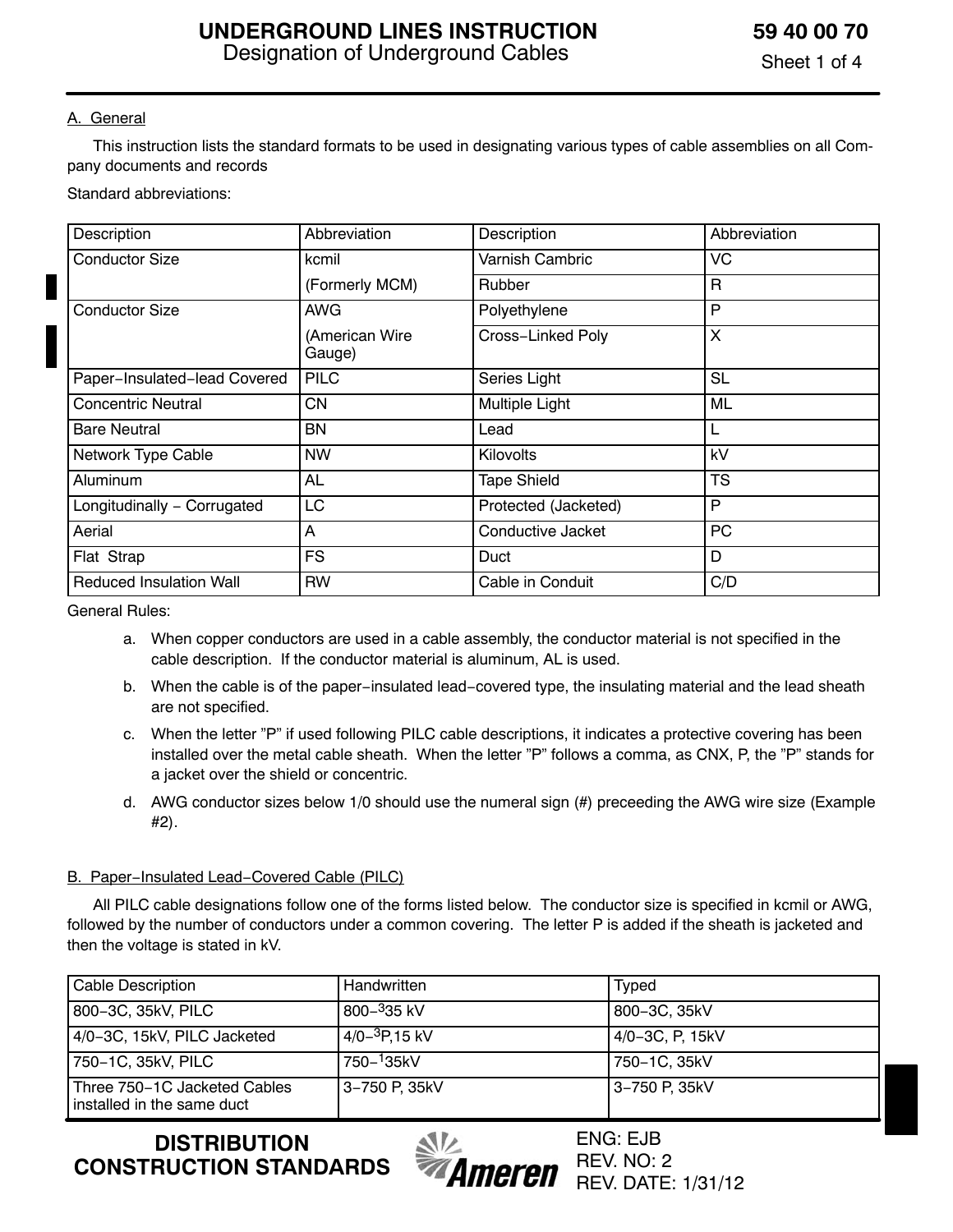#### C. Lead−Covered Cables with Insulation Other Than Paper

 These cables normally consist of one or three conductors under a lead sheath. The insulation is usually rubber (abbreviated "R") or Varnish cambric (abbreviated "VC"). The lead sheath is identified by the letter "L". These letters are added to the form specified in Section "B" in the position shown in the samples below.

| <b>Cable Description</b>                                                                                | Handwritten                 | Typed            |
|---------------------------------------------------------------------------------------------------------|-----------------------------|------------------|
| Rubber-insulated lead-covered<br>500kcmil 15kV-3 cables triplexed<br>(18-08-207). No longer stocked     | 3-500 RL, 15 kV             | 3-500 RL, 15kV   |
| Varnish Cambric insulated lead-cov-<br>ered, 500 kcmil, 1C, 1000 Volt<br>(18-08-019). No longer stocked | 500- <sup>1</sup> VCL, 1 kV | 500-1C, VCL, 1kV |
| Rubber Lead - 300 kcmil, 3C, 600 V<br>(18-08-014). No longer stocked                                    | $300-3$ RL                  | 300-3C, RL       |

D. Multi–Conductor Assemblies of Single Conductor Cables (Other than Concentric Neutral Type)

 This cable is identified by stating the number and size of all conductors. When the neutral is the same size as the phase conductor, it is included with the phase conductors. If the neutral is bare, the abbreviation "BN" is added to the description following the conductor size. If the neutral is smaller than the phase conductors, it is specified following the phase conductor by adding the multiplication symbol "x" and the size. If more than one conductor is used for the neutral, the number of conductors must be specified.

 Example: 3−500 kcmil phase conductors with a 4/0 bare neutral − 3−500 x 4/0 BN 3−750 kcmil phase conductors with 3−#2 covered neutrals − 3−750 x 3−#2

 To complete the description, the conductor metal must be shown if it is other than copper. Also, the insulation material and the rated voltage must be shown. If the rated voltage is 1000 volts or higher, the voltage is specified in kV (Example: 5kV). If the cable is rated at 600 volts, the voltage should not be shown. Any other cable assemblies designed for underground use, but not rated 600 volts should carry the rated voltage in volts (Example: 300V).

Several complete examples are given below.

| <b>Cable Description</b>                                                                                                                                                                                                     | <b>Written or Typed</b>                                   |
|------------------------------------------------------------------------------------------------------------------------------------------------------------------------------------------------------------------------------|-----------------------------------------------------------|
| Pole Riser – Rubber Insulated 5kV consisting of 3–750 kcmil<br>phase conductors and 3-#2 or 1-4/0 neutral conductors<br>(1807031).                                                                                           | $3 - 750 \times 3 - 42$ . R. 5kV<br>3-750 x 1-4/0, R, 5kV |
| URD Secondary - Cross-linked polyethylene insulated<br>consisting of 2-350 kcmil aluminum phase conductors and<br>a 3/0 AWG aluminum insulated cable triplexed together.<br>Rated voltage 600 volts (18 07 201).             | 2-350 x 3/0 AL, X                                         |
| URD Service - Cross-linked polyethylene insulated<br>consisting of 2-3/0 AWG phase conductors and 1-1/0 AWG<br>neutral conductor twisted together. All conductors are<br>aluminum. Rated voltage is 600 volts. 18 07 202, or | $2 - 3/0 \times 1/0$ AL, X                                |
| 2-350 kcmil with a 3/0 neutral in duct (18 07 248).                                                                                                                                                                          | 2-350 x 3/0 AL, X, C/D                                    |

#### E. Network Type Cable − Rubber

 Network cable (abbreviated NW) is a special construction of the cable specified in Section D. It consists of copper conductors covered with rubber insulation and a tough neoprene rubber jacket. It is rated 600 volts. This cable is identified by placing the abbreviation "NW" as a suffix to the description stated in Section D, Paragraph 1.

**DISTRIBUTION CONSTRUCTION STANDARDS**

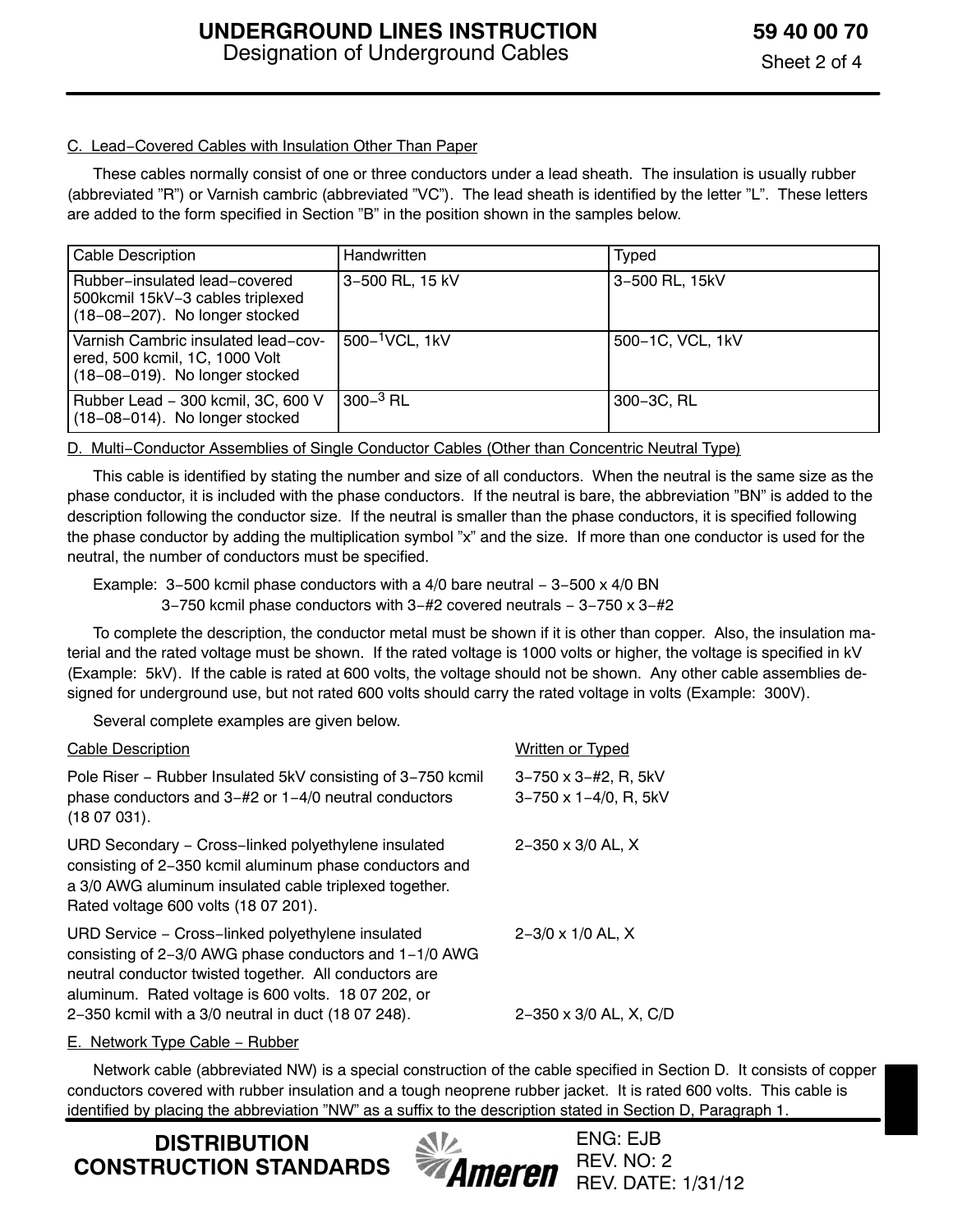| <b>Cable Description</b>                  | <b>Written or Typed</b>     |
|-------------------------------------------|-----------------------------|
| Network $-500$ kcmil, $3C \times 4/0$ AWG | $3 - 500 \times 4/0$ BN, NW |
| Bare Neutral - 600 V. (18 07 010)         |                             |
| Network $-$ #2 AWG, 3C, 600 Volt          | $3 - #2$ BN, NW             |
| Bare Neutral (18 07 026)                  |                             |
|                                           |                             |

F. Network Type Cable – Cross–Linked Poly

 Another class of cables is crosslinked network. This cable has a copper conductor, is cross−link poly insulated, and is basicly used as a duct cable was therefore designated as a network style cable with the NW description, rated 600 volts. See Ameren Material Spec. 2.2.206.

 The usual description for item C which has a bare neutral would be: 3−2/0 NW, X, BN. Item D would be 3−1/0 NW, X because all three conductors are insulated.

| Stock No. | <b>Stock Description</b> | Assembly of Insulated | <b>Conductors Bare</b><br>(AWG) | <b>Record Description</b> |
|-----------|--------------------------|-----------------------|---------------------------------|---------------------------|
| 18 07 011 | NW, 1-750 kcmil          | $1-750$ kcmil         | -                               | 1-750 NW, X               |
| 18 07 027 | NW, 3-4/0 AWG (BN)       | 2-4/0 AWG             | $1 - 4/0$                       | 3-4/0 NW, X, BN           |
| 18 07 246 | NW, 3-2/0 AWG (BN)       | 3-2/0 AWG             | $1 - 2/0$                       | 3-2/0 NW, X, BN           |
| 18 07 043 | NW, 3-1/0 AWG            | $3-1/0$ AWG           |                                 | $3 - 1/0$ NW, X           |
| 18 07 026 | NW, 3-#2 AWG (BN)        | $2 - #2$ AWG          | $1 - \#2$                       | 3-#2 NW, X, BN            |
| 18 07 001 | NW, 4-#2 AWG (BN)        | $3 - #2$ AWG          | $1 - \#2$                       | 4-#2 NW, X, BN            |

#### G. Primary−Extruded Insulation Concentric,Tape, Longitudinal Corrugated, or Flat Strap Shield

 To identify this type of cable, the number of insulated conductors making up the cable the size of the conductor, the conductor metal, the abbreviation "CN" indicating concentric neutral followed by the abbreviation for the style of insulation and construction. A comma and the rated voltage follow.

 There are several types of extruded "High Voltage" cable insulations on the Ameren System. All types of rubber cable insulations use "R" to designate the rubber regardless of the style of rubber cable. X is used to designate cross−linked poly while P was used when Ameren purchased high molecular weight polyethylene which was not cross linked. While manufacturers used HMWP, Ameren used "P" (Poly) for the insulation description. For concentric neutral cables designated CN the X, P, or R should follow the CN immediately CNX, CNP, CNR. All cable currently purchased for URD primary will also have a P in the abbreviated description to indicate jacketed. Hense "CNR,P" is the modern URD cable now being used. It is important to cable operations that all cable be accurately posted with its proper abbreviated description and date of installation, month and year.

| <b>Cable Description</b>                                   | Posting                        |
|------------------------------------------------------------|--------------------------------|
| 1-#2 AL, Rub, 15kV, Concentric Neutral, Jacketed           | 1-#2 AL, CNR, P (F) M/Yr.      |
| 3-#2 AL Rub, 15kV, Concentric, Triplexed, Jacketed         | 3-#2 AL, CNR, P (F) M/Yr.      |
| 3-750 AL, Rub, 15kV, Concentric, Triplexed, Jacketed       | 3-750 AL, CNR, P (F) M/Yr.     |
| 3-750 Rubber, 15kV, Longitudinal Corrugated Shield         | 3-750, LCR, P(F) M/Yr.         |
| *3-350, Rub, 15kV, Flat Strap, Tripl., Jkt, Reduced Insul. | 3-350, FSR, P, RW(F) M/Yr.     |
| *3-750, Rub, 15kV, Flat Strap, Tripl., Jkt, Reduced Insul. | 3-750, FSR, P, RW(F) M/Yr.     |
| 1-#2 AL, Rub, 15kV, Conc. Neutral, Jacketed in Conduit     | 1-#2 AL, CNR, P, C/D (F) M/Yr. |

**DISTRIBUTION CONSTRUCTION STANDARDS**

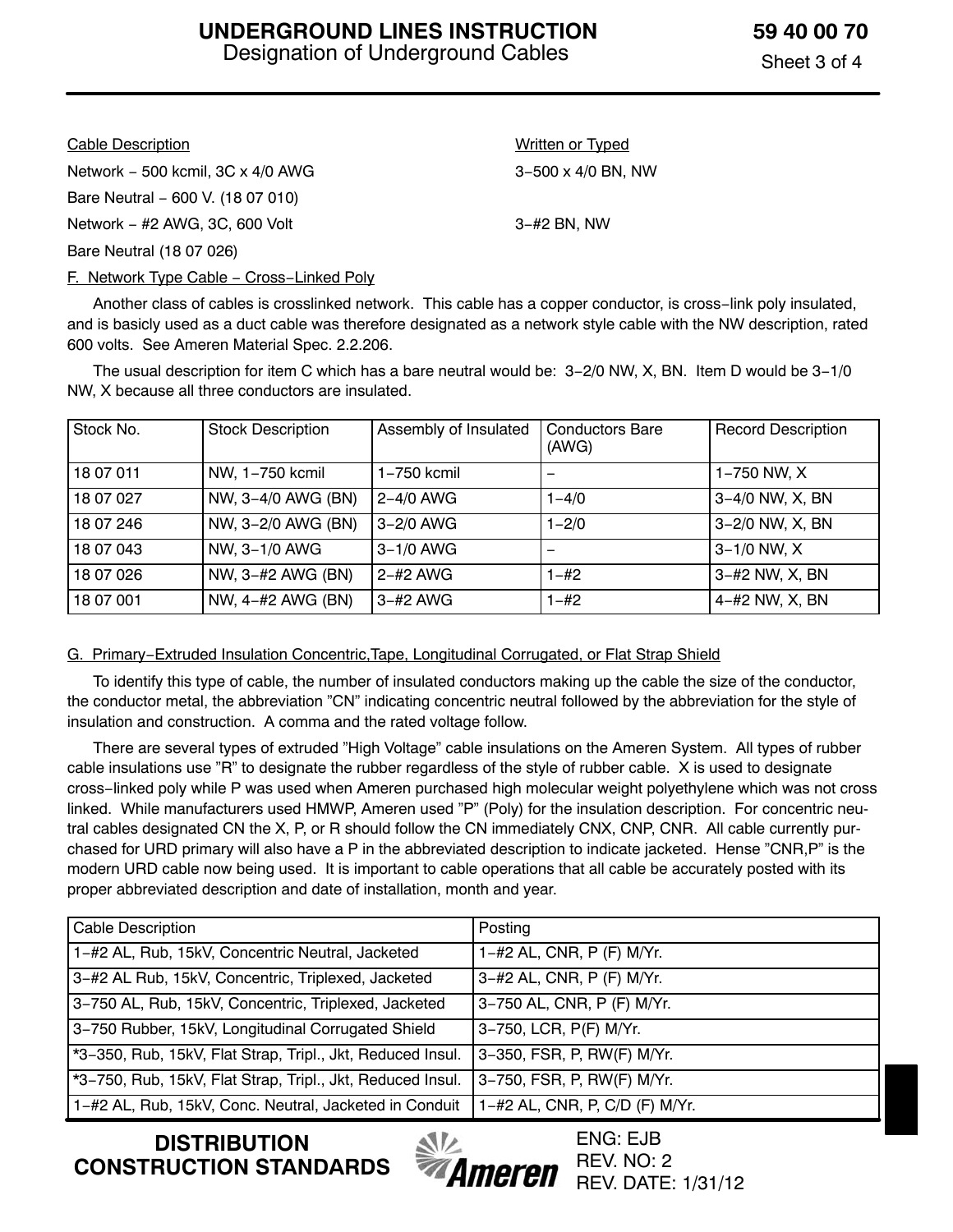# **UNDERGROUND LINES INSTRUCTION**

Designation of Underground Cables

**59 40 00 70**

Sheet 4 of 4

| 1-1000 Rubber, 15kV, Tape Shielded, Jacketed       | 1-1000, TSR, P(F) M/Yr.    |
|----------------------------------------------------|----------------------------|
| 3-350 Rubber, 35kV, Longitudinal Corrugated Shield | $ 3-350,$ LCR, P (H) M/Yr. |
| 3-750 Rubber, 35kV Flat Strap Shielded Jacketed    | 3–750, FSR, P (H) M/Yr.    |

\* Used by Heavy Underground Only.

#### H. Identification of Rated Voltage on Plat Book Records

 In identifying rated voltage of cables on the plat book records, the following letters are used and the voltage used in the description above is eliminated.

| A – 600 Volts or Less | $D - 8.0$ kV | G – 27 kV |
|-----------------------|--------------|-----------|
| B – 500 Volts d.c.    | $E - 6.6$ kV | H – 35 kV |
| $C - 5$ kV            | F – 15kV     | J – 69 kV |

In actual practice, the letters B, D, E, and G are no longer used.

 When a cable is rated at a higher voltage than its operating voltage, it should carry the symbol corresponding to its rated voltage on all plat book records. The circuit name will show the operating voltage of the cable.

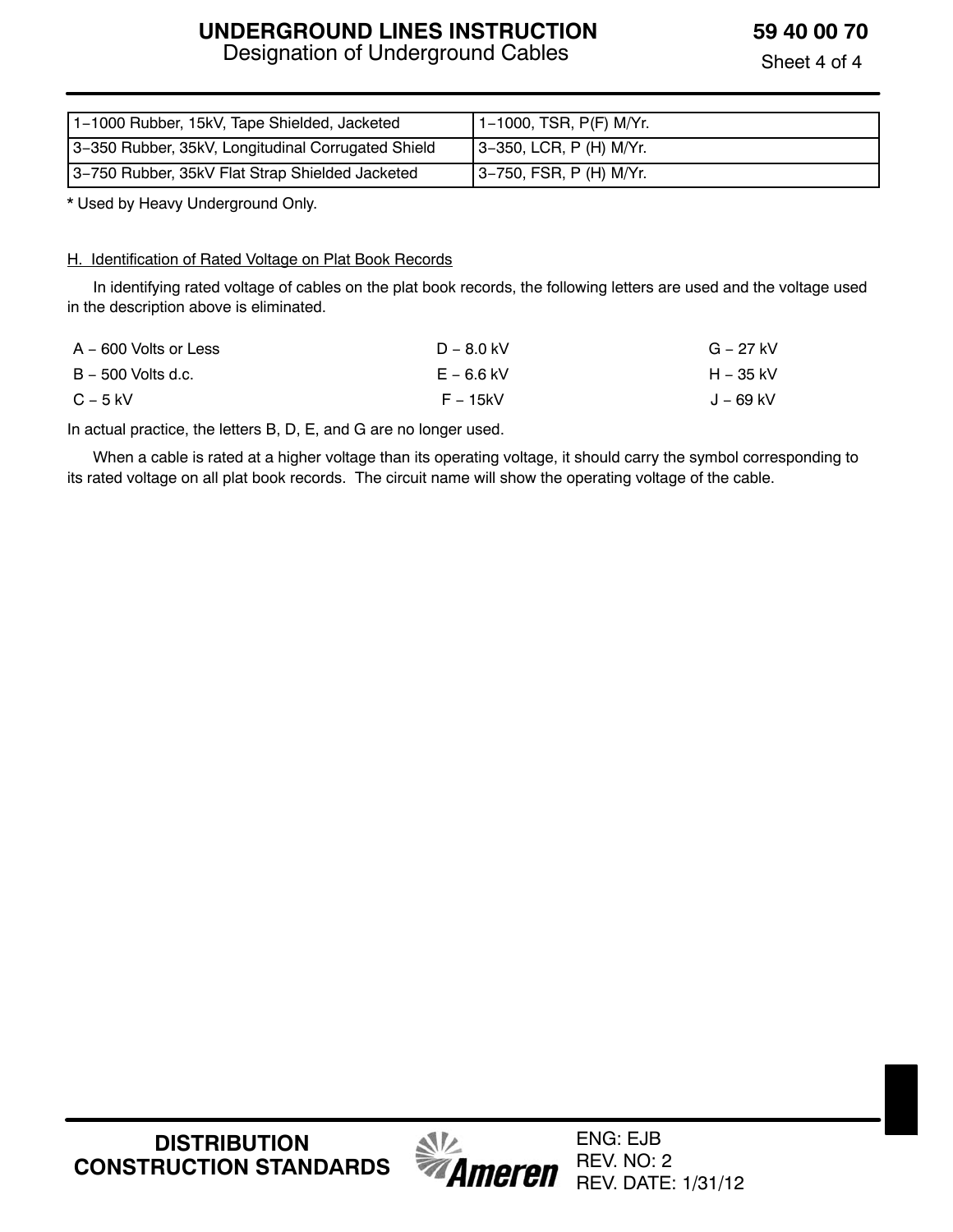Guide for the use of insulating compounds (I semi fluid, II fluid, III resin based).

#### STOCK DESCRIPTION:

#### **I. Compound − Insulating** − − −

A. −Asphaltic − Semi−Fluid, Low Loss Stk. No. 31 53 074 (new) T&D Spec. 2.2.88

#### TEMP.

Min. Pour 280 Flash Pt. 430. Max. Pour 400°F

#### FOR USE IN

- 1. All PILC potheads rated through 35kV
- B. Petroleum Base − Petrolatum Stock No. 31 51 062

**TFMP** Min. Pour 250°F Flash Pt. 400°F Max. Pour 350°F

#### FOR USE IN

- 1. All PILC joints rated through 35kV where factory paper insulation is used. Exception: a. 35kV crotch joints Use Stk. No. 31 51 020
- 2. All paper lead transition splices where hand applied tapes are of the varnish cloth type (varnished polyester)

#### **II. Compound Insulating−Fluids**

A. − 219 − Oil Fluid − A. Stk. No. 31 51 003 (042) T&D Spec. 2.2.135 (55 Gallon Drum)-

#### TEMP.

Pour 70/105°F Flash Pt. 445°F

- 1. All cable terminal chambers on the network system.
- 2. All hot test caps through 35kV. (31 51 003)
- B. Polybutene − Fluid B

Compound Insulating, for poly and rubber joints and transition splices, where lead sleeves are used.

U.E. Stock No. 31 51 049 (Usually G&W Novoid 224)

#### **III. Resin Base − Oil Insoluble Stk. No. 31 53 028**

1. For use in special applications where migration could be a problem.

TEMP. Minimum Pour 300°F Flash Point 450°F Maximum Pour 375°F

#### **IV. Gel − Cold Mix − Stk. No. 31 51 099** -

1. For use in PILC Joints and Potheads.

**DISTRIBUTION CONSTRUCTION STANDARDS**



ENG: EJB REV. NO: 1 REV. DATE: 8/10/11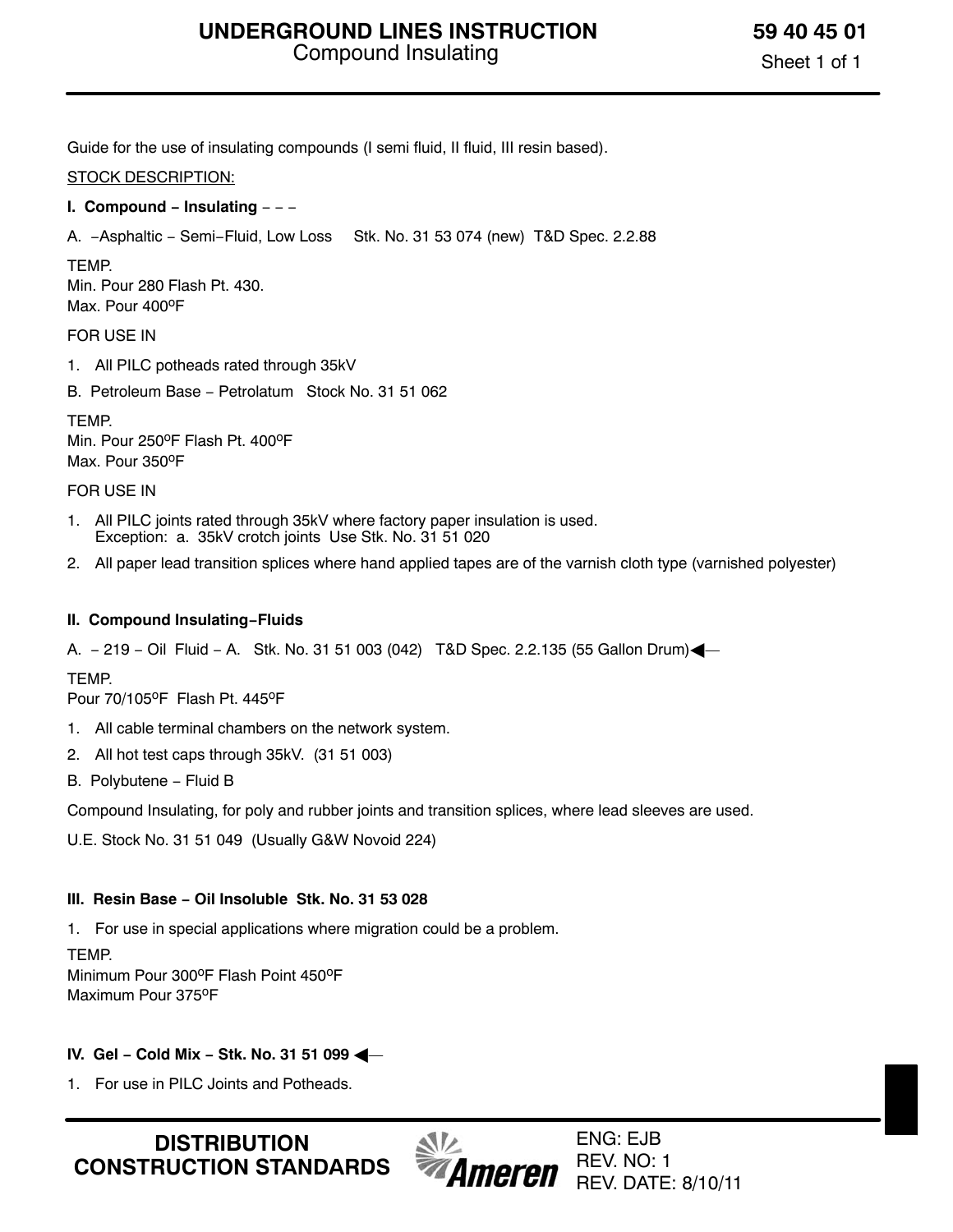# **SCOPE**

This instruction covers the handling and use of Varnished polyester (glass) insulating tapes used in the hand insulating of paper lead cable.

# STORAGE OF MATERIALS

The tapes shall be stored in closed polyethylene bags or sealed cans. Unstored bags left in the air shall not be used. Materials left unused in trucks or other equipment stored in poly bags shall not be used if the storage period exceeds 3 months.

# **Peeling**

The mastic used to secure the end of the roll shall be cut off.

# Heating

The peeled tapes shall be placed in the aluminum taping pot with sufficient 219 oil to cover the tapes. The pot and oil shall be heated to 150°F prior to taping. (Compound insulating 219 – Stock No. 31 51 003 in gallon cans.)

# **Taping**

- 1. Start the tape application in the lowest spot usually next to the connector.
- 2. Fill in lower spot first, fill in level pulling the tapes tight to obtain a void free fill.
- 3. Care shall be taken that no sharp step is created that causes voids.
- 4. Pour or wipe oil over each half lapped layer as the tape is applied.
- 5. Each new pot of tapes shall be heated. No tapes shall be applied cold.

TEST each leg for firmness before going on or applying the shield.

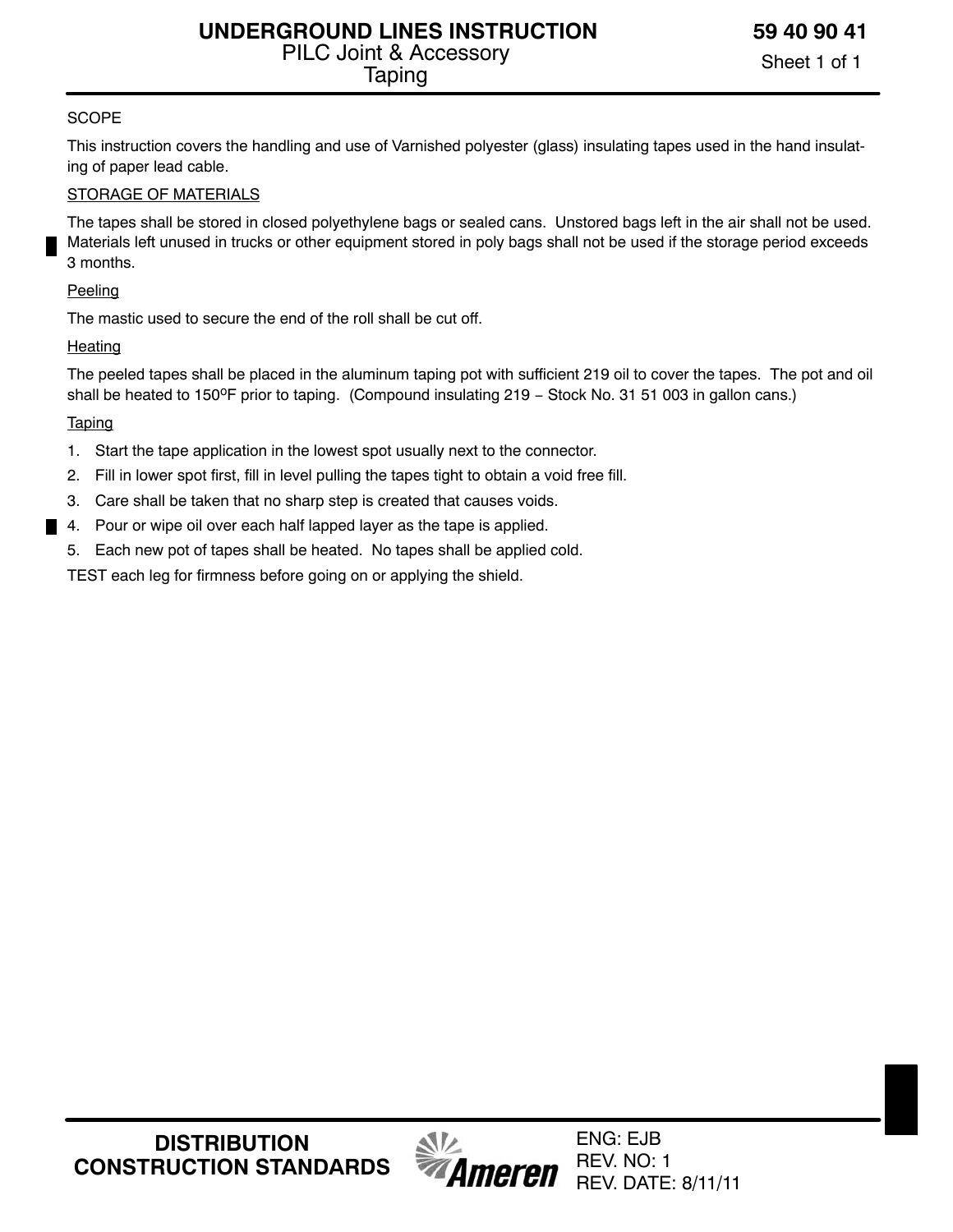# **UNDERGROUND LINES INSTRUCTION 59 40 91 45**

Sheet 1 of 1

#### SEALING TRIFURCATING SLEEVES

- A. The sleeve should be placed with the seam away from the pole or support structure.
- B. Apply the bottom wipe tinning the copper sleeve and sealing the cable to lead sheath.
- C. Fill the joint with compound leaving 1−3/4 to 2 inches of depth unfilled so that the compound does not run out of the brass riveted venting hole.
- D. Place the trifurcating end cover into the copper sleeve dished up until it sits tightly onto the rolled indent.



- E. Peen the "1" inch of copper sleeve above the indent so that it leans into the trifurcating end plate. See figure.
- F. Heat and tin the sheath of the single conductor cable where they will contact the wipe before placing the mass of lead which makes up the wipe.
- G. Apply the wiping solder while in the plastic state wiping and securing a tinned connection between the solder, sheath, and copper sleeve.
- H. As the last step, solder seal the brass rivet hole to the copper sleeve.

**DISTRIBUTION CONSTRUCTION STANDARDS** Ameren

ENG:EJB REV. NO: 1 REV. DATE: 08/17/11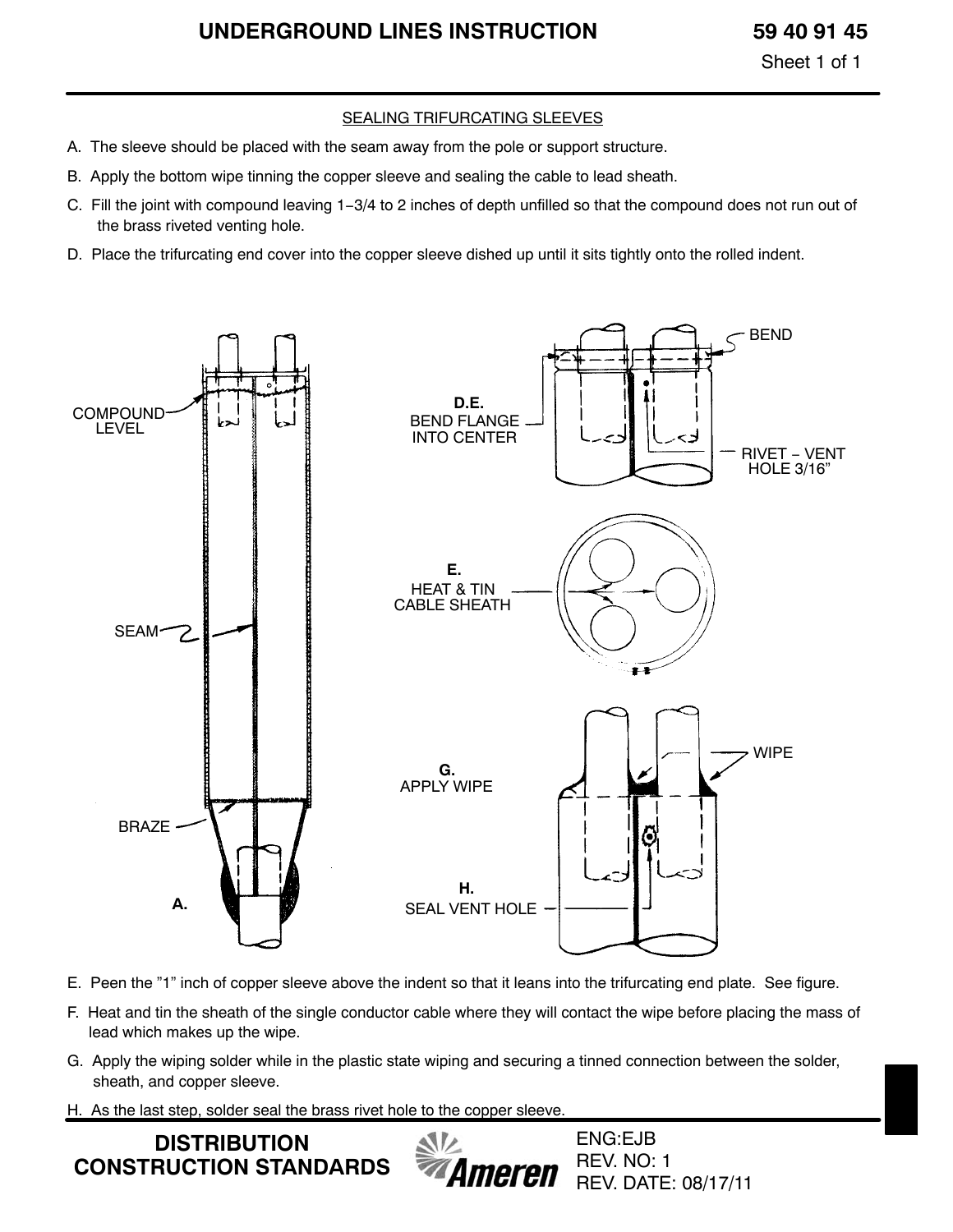# **UNDERGROUND LINES INSTRUCTION** Tinning − Connectors Split Copper

Sheet 1 of 1

# CONNECTOR TINNING

- 1. The conductors shall have been previously prepared by proper cutting with a hacksaw and stripped to the dimensions indicated per standard.
- 2. The insulation shall be protected by wrapping with several layers of glass taps 25 53 057 at the shoulder to prevent scorching during tinning.
- 3. The conductors must be well coated with paste flux, 22 02 255.
- 4. The connectors must be squeezed onto the conductors tightly but allowing the proper 1/8 inch slot opening to allow for proper tinning of the conductors.
- 5. The solder shall be tinning hot, 370°C (a cardboard or heavy paper quickly dipped into the solder shall turn brown but not burst into flames).
- 6. Starting at one end pour hot solder into the slot until the solder has heated the copper to the extent that molten solder runs through the connector. Then move the pouring back and forth along the slot.
- 7. Continue to pour solder into the slot using the cooling solder in the catch box. Pour and force mushy solder into slot until a solidly filled connector is obtained.
- 8. Use the gloved finger or wiping cloth to smooth the soft solder across and around the connectors.
- 9. After cooling, file and sand the connector to obtain a smooth finish removing any burrs or lead piles created during the tinning.
- 10. Remove the glass tape and dress up the shoulders of the insulation. Remove any burns or damaged insulation, and assure that no lead burrs remain.



ENG:EJB REV. NO: 0 REV. DATE: 2/07/95 REAFFIRMED: 07/07/11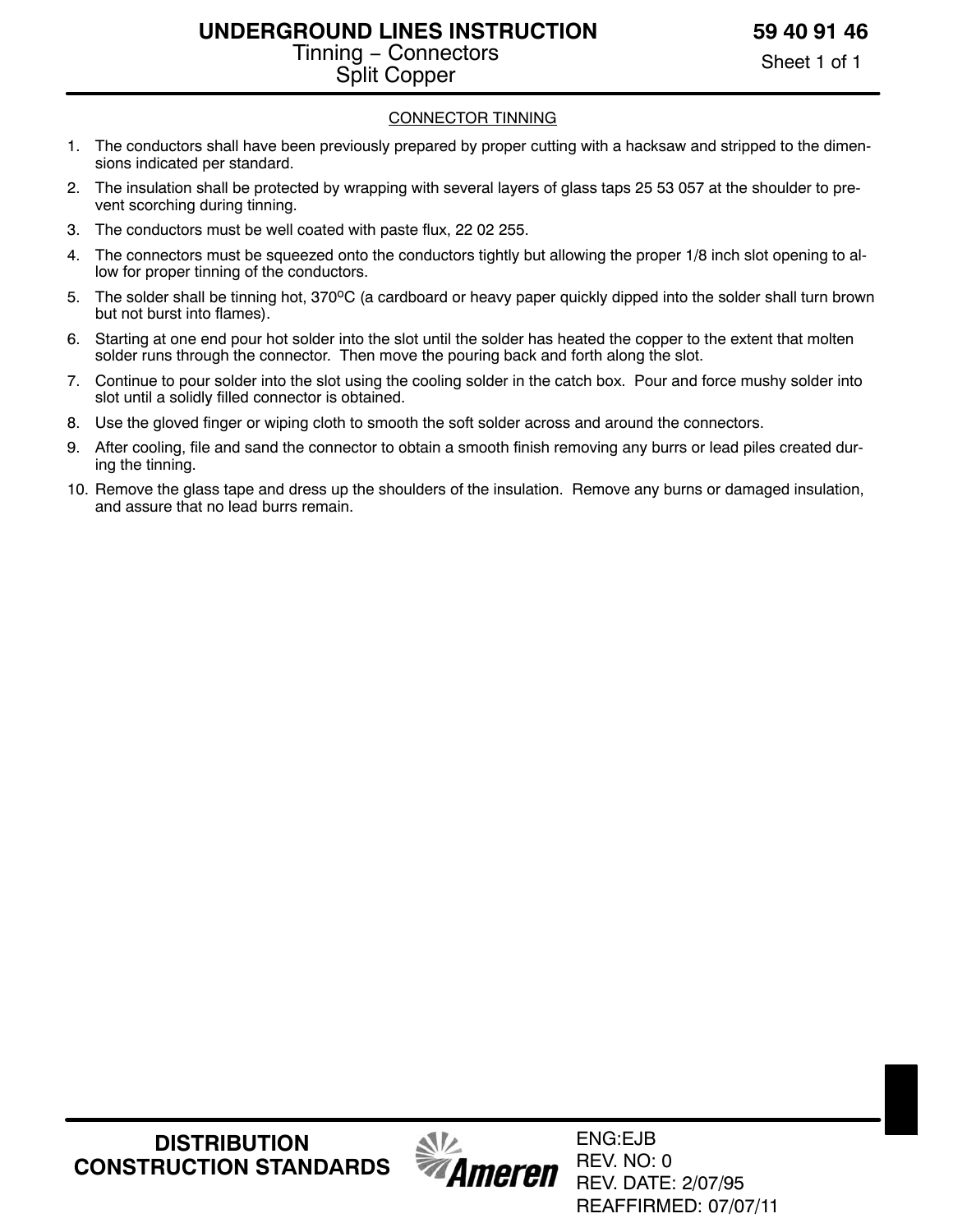# I. General

The following instructions apply to all 35 kV joints shown in the 41 40<sup>\*\*</sup> \*\* sections of the Dist. Const. Standards.

- II. Precautions
	- 1. Great care must be exercised to prevent moisture, dirt, or metal particles from getting into the insulation or the cable compound during construction of the cable joint.
	- 2. During warm weather or in warm manholes the splicer shall keep his hands clean and free of perspiration by wiping them with rags and solvent degreaser while doing any work on the insulation.
	- 3. All materials in direct contact with the insulation such as spacer blocks and wood chisels shall be boiled in oil until free of moisture and kept in oil until used.
	- 4. All boiling out operations to be made with GE 219 taping oil (31−51−003) heated to 135<sup>o</sup> – 140<sup>o</sup> C during summer and 140<sup>o</sup> – 145<sup>o</sup> C in winter.
	- 5. During the process of making the joint, the cable must not be bent or the conductors spread to such a degree that the insulation is damaged.
- III. Preparation of the Manhole
	- 1. A guard shall be placed around the manhole opening when necessary to prevent street dirt from blowing into the manhole.
	- 2. Wipe all moisture and loose dirt from the roof, side wall, the cable to be worked on and other cables adjacent to the point where the joint is to be made.
	- 3. In damp or wet manholes place a rubber blanket above the working area so that moisture cannot drop into the joint.
- IV. Training
	- 1. Train the cables into approximately their final position and support them on wood blocks and/or rollers on the iron pin cable supports.
	- 2. Cables shall be trained so that a 6 inch section of straight cable extends from the duct mouth before beginning a bend.
- V. Determining the Center of the Joint
	- 1. Select a point, along the overlapping cable ends, for the center of the joint, so that there will be at least 21 inches of straight cable on each side of this center.
	- 2. Wrap a marker tape around the cables just back of the center and cut the cables at right angles to their axes at this point.
- VI. Removing the Lead Sheath and Belt or Binder Tape
	- 1. General
		- a) Mark the lead sheath at the point where it is to be removed.
		- b) At this point cut a groove around the cables halfway through the lead with the chipping knife.
		- c) Clean with a wire brush or sand cloth and inspect the lead sheath for a distance of 4 inches back from the groove.

**DISTRIBUTION CONSTRUCTION STANDARDS**

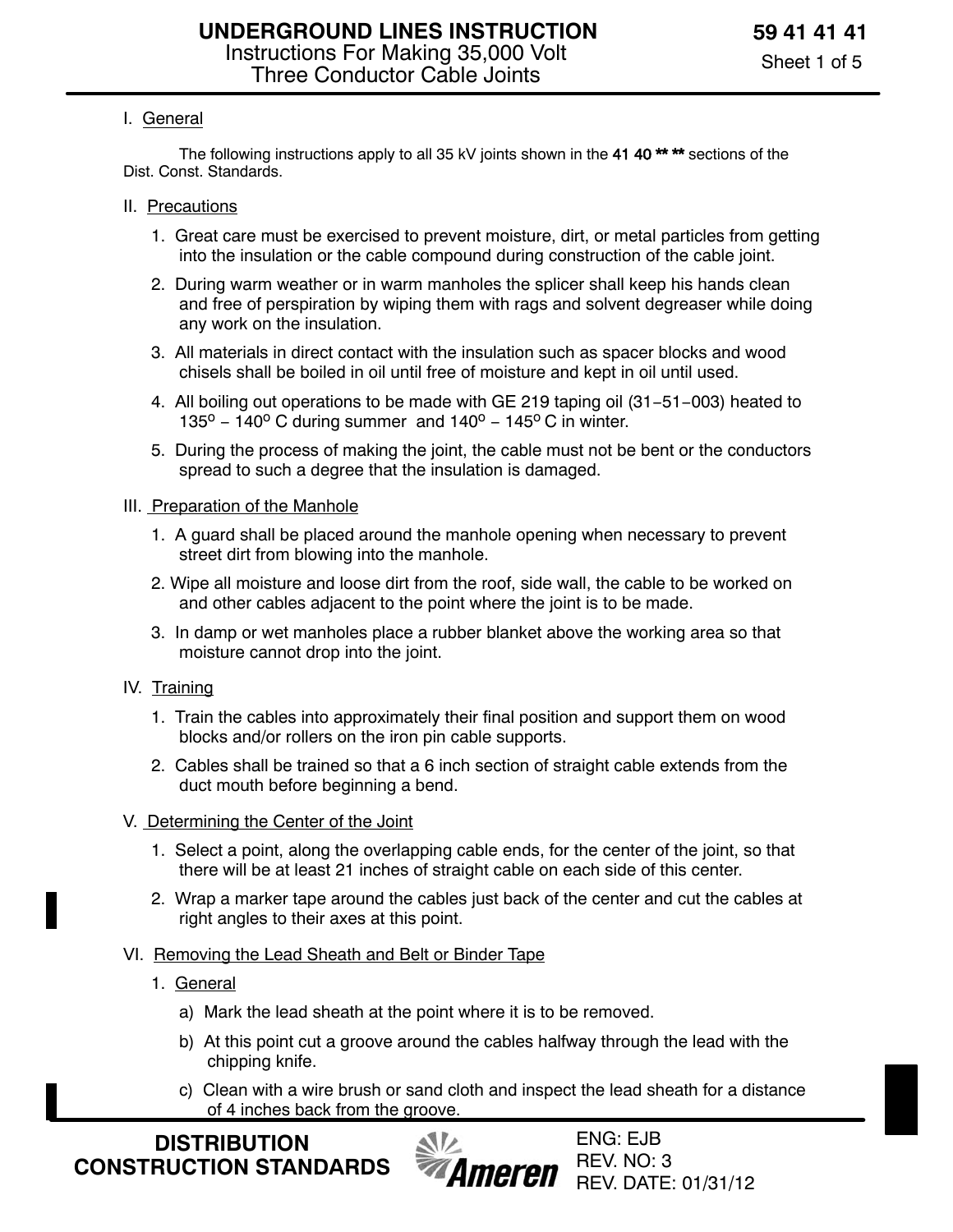- d) Make a longitudinal cut in the section of lead between the groove and the end of the cable.
- e) Remove the lead sheath by tearing it off at the groove around the cable. This will leave a partial belling of the lead sheath.
- 2. Belted Cable
	- a) Complete the belling of the lead sheath with a fibre belling tool, using care to avoid damaging the insulation.
	- b) Tie a string around the belt insulation at a point 1 inch from the lead sheath.
	- b) Remove the belt insulation by tearing against the binder string.
	- c) Wrap 4 layers of V.P. tape over belt and tie off tightly.
- 3. Shielded Cable
	- a) Unwind any binder tape and cut off as close as possible to the lead sheath.
	- b) Bind the cable next to lead sheath with 4 layers of 1 inch V.P. tape.

# VII. Preparing the Outer Sleeves

- 1. General
	- a) Copper Sleeve Carefully clean the sleeve.
	- b) Lead Sleeve Carefully clean the sleeve, wire brush and inspect the outside of the sleeve for a distance of 4 inches from each end.
- 2. For Oil−Filled Joints
	- a) Insert brass bushings (for fitting) and solder them in place being careful not to get solder on the inside of the bushing (19−11−094).
	- b) Remove any solder from the inside of the sleeve.
	- c) Slip the lead sleeve back over the cleaned cable.
- 3. For Compound−Filled Joints
	- a) Same as for VII−2 except at one end of the sleeve the bushing is to be soldered in place after filling the joint. This half is to be on the cable at the lower or filling end.

# VIII. Preparing the Conductor Ends and Shaping Conductors

- 1. Remove the fillers to within 1/2 inch from the belt on belted cable or the lead on shielded cable.
- 2. On shielded cables, unwind the copper shielding tape on the conductors, overlap and tack solder. 4 inches from the sheath. Place spacer blocks.
- 3. Wrap plastic sheeting tightly around the three conductors from the lead to the spacer blocks.
- 4. Shape the conductors straight and parallel to the cable.
- IX. Stepping Conductor Insulation
	- 1. Tie a string around the conductor insulation at the furthest step.

**DISTRIBUTION CONSTRUCTION STANDARDS**

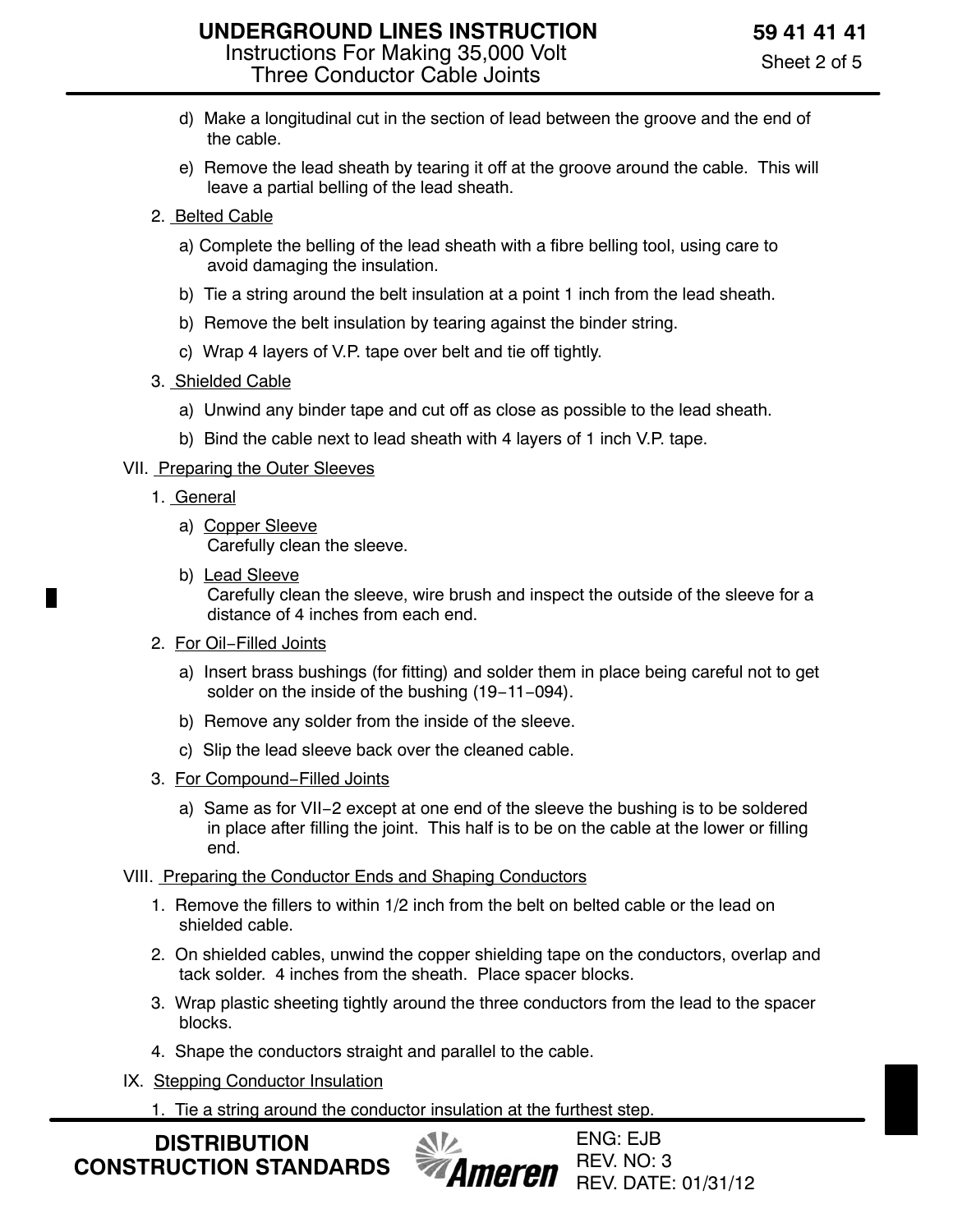- 2. Remove ten layers of paper, tearing each layer against the string leaving a rough tapered surface.
- 3. In succession at each step tie a string and remove ten layers. At the last step remove half of the layers, and with the last string tied remove the remaining layers.
- 4. Wrap the insulation with plastic sheeting before working on the other conductors.

# X. Installing Copper Connectors

- 1. Spread the connectors uniformily, sufficient to allow them to be slipped over the conductors.
- 2. Apply soldering paste to the conductors and slip all the connectors on the cable by grasping the cable with both hands, one just back of either crotch and push the two cable ends out toward the wall of the manhole until the ends of the connectors just pass the other conductor ends. Adjust each conductor to fit into the copper sleeve. Pull the cables back in the same manner.
- 3. Press the copper connectors together shaping them to conform to the conductor leaving no open space between the conductor and the inside of the connectors. Tap down any sharp edges with a ballpeen hammer.

# XI. Soldering Copper Connectors

Ш

- 1. Carefully protect the end of the insulation and part of the exposed copper with several layers of glass tape, leaving 1/8" exposed copper next to sleeve.
- 2. Apply more soldering paste and then pour hot 50−50% solder into the slot in the connector until the conductors are properly tinned.
- 3. Allow the solder to cool until a surplus of solder can be built up over the ends and along the slot in the connector, making as smooth a wipe as possible.
- 4. With a sharp knife cut off any rough spots and projections of solder and sand connector.
- 5. If the solder is not smooth or other imperfections are noted, resolder and repeat the operation.
- 6. Remove the glass tape.

# XII. Preparation of V.P. Tape

- 1. Open the can of V.P. tape and pour out oil into stewing pan.
- 2. Heat oil to  $135^{\circ}$  C.
- 3. Remove a 2 foot sample of tape and test for moisture by placing it in the hot oil. If the tape bubbles the entire can of tape shall be tagged and returned to the Stores Department as wet tape.
- 4. Pour hot oil back into can over V.P. tape.

# XIII. Applying the Tape

- 1. General
	- a) Remove the spacer blocks and remove plastic only from conductor to be worked on, also cut the strings holding the stepped paper insulation. On Anaconda's cable remove the semi−conducting (carbon black) tape to a point 4 inches from the lead sheath.
	- b) Boil out the conductor to be worked on, when conditions are very wet and legs may get wet.

**DISTRIBUTION CONSTRUCTION STANDARDS**

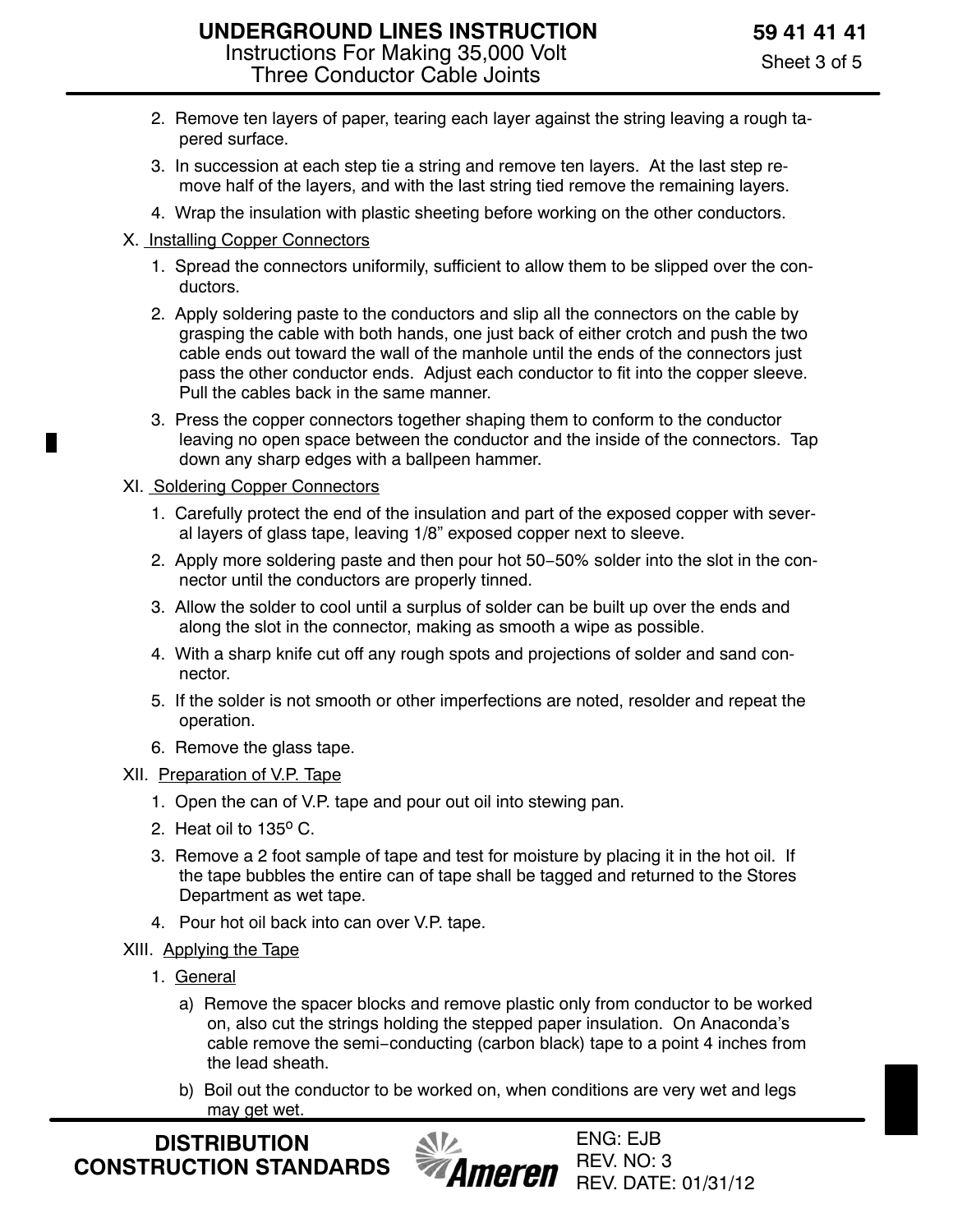- c) Pour cold #219 taping oil from a new can over the conductor.
- d) Remove the V.P. tape from the can and remove the strings or stickers. Place sufficient rolls of tape into stew pan filled with oil.
- e) With the V.P. tape folded lengthwise fill the gap between the connector and the first step, gradually building up evenly over the connector.
- f) Tape back and forth between steps until even with the conductor insulation.
- g) Continue taping between the limits of 4 inches from the lead sheath. Each successive layer to be stopped about 1/2 inch from the underlying layer thereby forming a long taper. The center portion of the taping should be built up to the required circumference.
- h) The V.P. tape should be drawn tight after each turn or tightened after not more than 4 turns by gripping the last turn and twisting it with the lay.
- i) Use the warm taping oil freely on every layer.
- 2. For Joining Shielded Cables
	- a) At one end solder the shielding braid to the copper shielding tape.
	- b) Butt wrap the shielding braid, covering the insulation across the entire joint and solder to the copper shielding tape on the opposite end of the joint.
	- c) Solder the shielding braid across the entire joint with a soldering iron, touching the copper tape and braid lightly to prevent injury to the insulation or the expelling of any compound from under the tape.
- 3. For Joining Shielded and Belted Cable
	- a) Build up the insulation at the crotch of the shielded cable after the conductors have been taped as in XIII−1. The taping must be in a cone shape starting in the crotch at the edge of the tack soldered factory shield and extending for 4 inches.
	- b) Wrap the shielding braid around the built−up cone, stopping at the highest point.
	- c) Solder the braid to prevent it from unraveling, tack soldering to the factory shield.
- 4. For Joining Three Conductor Shielding Cables With Three Single Conductor Cables
	- a) Apply the copper shielding braid over the entire length of each conductor and solder in place as in XIII 2C, and solder to the copper band on the single conductor side.
	- b) Solder the copper band to the single conductor lead sheath.
- XIV. Wrapping the Binder Belt
	- 1. Wrap V.P. tape over all three conductors, covering the center of the joint with three layers of tape.
	- 2. Boil out the complete joint with taping oil heated to 120°C.
- XV. Wiping Outer Sleeve
	- 1. Slip the sleeves in place and wipe the two halves together.
	- 2. Center the sleeve.
	- 3. Insert the lead wedges around the cable at each end of the sleeve and tap them in place.

**DISTRIBUTION CONSTRUCTION STANDARDS**